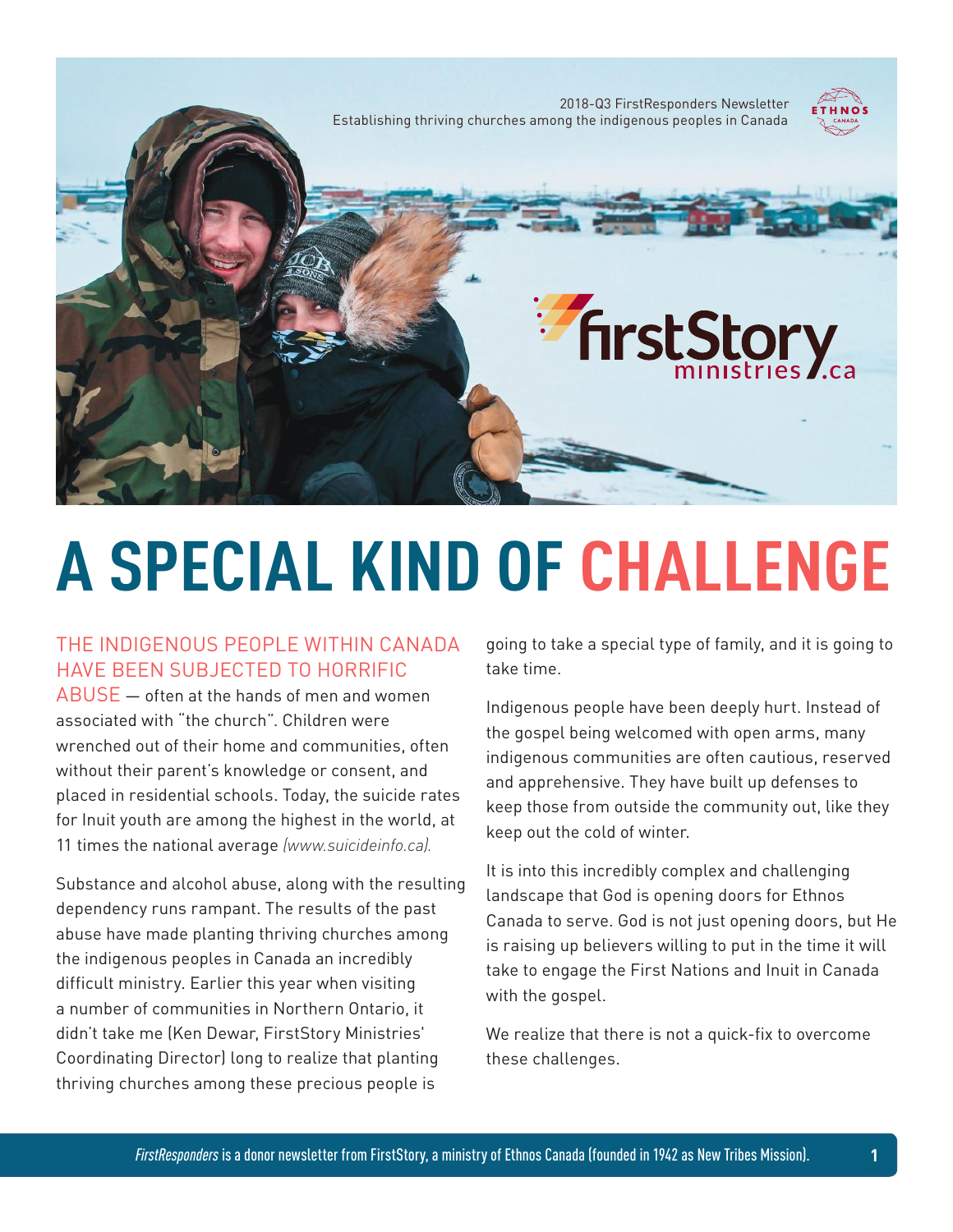## **A [NOT-SO] SPECIAL KIND OF FAMILY**

It breaks my heart every time I hear how communities were dismantled — how families were torn apart.

Into this complex and challenging ministry context, God is calling men and women. Where once indigenous people were taken out of their communities, I am excited to see Christian families willing to move into these communities and live among the people.

God is raising up families for such a time as this. Families that have learned to be dependent on Him. Who are willing to count the cost. Who know what it means to persevere. The type of families that will not just survive but thrive in Canada's north are highly relational and have a humble, servant heart. They will be able to enter the ministry context as learners, discovering what it means to be an insider and how the people view the world. Only after years of investing in relationships will trust be earned and the people open up—to the messenger and the message.

One family that exemplifies these characteristics is Jordan and Jessica Martin.

Born into families that didn't attend church, they were raised in Massachusetts. Not having godly examples, they moved in together when they were 18-years-old. It was then that Jordan's aunt and uncle invested into their lives, and they recognized their need for Christ.

With their new faith developing, they got married and instantly got involved in a local church.

Over the next seven years Jordan worked as a carpenter and Jessica was a stay-athome-mom to their growing family. As a builder, Jordan had the opportunity to work with many immigrant workers and one man in particular had a desire to learn about the Lord.

As Jordan began discipling him, Jordan quickly realized that he himself wasn't grounded enough in God's Word. During this time a missionary couple came and spoke at their church and told them about Ethnos360 Bible Institute and missionary training program that could help them be grounded in the Word of God and teach it effectively.

As Jordan and Jessica learned about cross-cultural missions, God grew within them a sense of urgency. They sold their belongings, said their goodbyes and moved to the Ethnos360 Bible Institute campus in Wisconsin.

After two years in Bible school, they moved to Ontario to attend Emanate, Ethnos Canada's

missionary training program. It was during this time that they heard about the needs in Canada's north. With a past that included broken homes, a history of drug and alcohol abuse, and losing many friends and even some family to drugs, Jordan and Jessica feel as though the Lord has been preparing them for this exact ministry.

They're amazed when they look back at all that God has done in their lives. Missions is the last place that they would have seen themselves and yet with the Lord's strength, they are graduating from Emanate in December, raising their support and preparing to relocate their family into a community that desperately needs the Lord.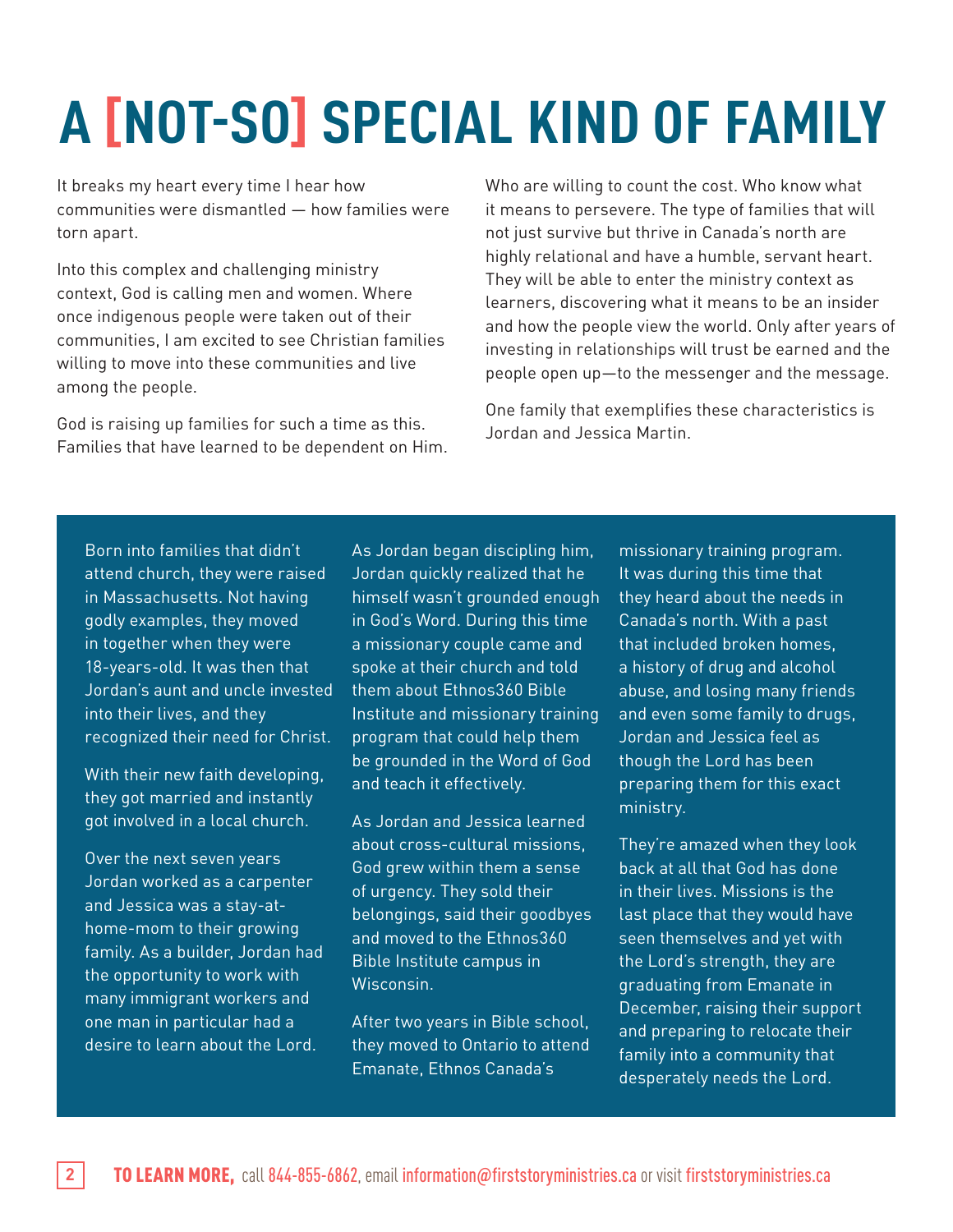

While in many ways there is nothing special about Jordan and Jessica, there is something extraordinary about them—they are willing to be used by God.

The fact that God is living in and through them is what makes them useful servants in His work among the indigenous peoples in Canada.

Jordan and Jessica have teachable hearts. This has been demonstrated as God has led them from pursuing the American dream to Bible college, and from Bible college to specialized missionary training with Ethnos Canada.

God will use their humble, teachable hearts their posture of being a learner — to build deep and meaningful relationships with those they desire to see come to a saving faith in Jesus Christ.

Yes, it will take time, most likely years, to be accepted into a community—but it will be worth it.

### **ONE FAMILY'S JOURNEY**



2006 - Jordan came to a saving faith in Jesus Christ

2007 - Jessica came to a saving faith in Jesus Christ / Jordan and Jessica got married

2007-2014 - Jordan continued to work as a carpenter while Jessica stayed home with their growing family

2008-2012 - Their first three boys were born

2013 - Heard about Ethnos 360 Bible Institute and missionary training

2014 - Made the decision to go and welcomed their fourth son to the family

2015 - Sold their belongings and moved to Ethnos 360 Bible Institute in Wisconsin for 2-years

2017 - Graduated with an Associate Degree in Biblical Studies and moved to Canada for specialized missionary training

2019 - Plan to begin orientation for the northern context and continue raising their needed support

2020 - Desired date to move into a community in need of the gospel